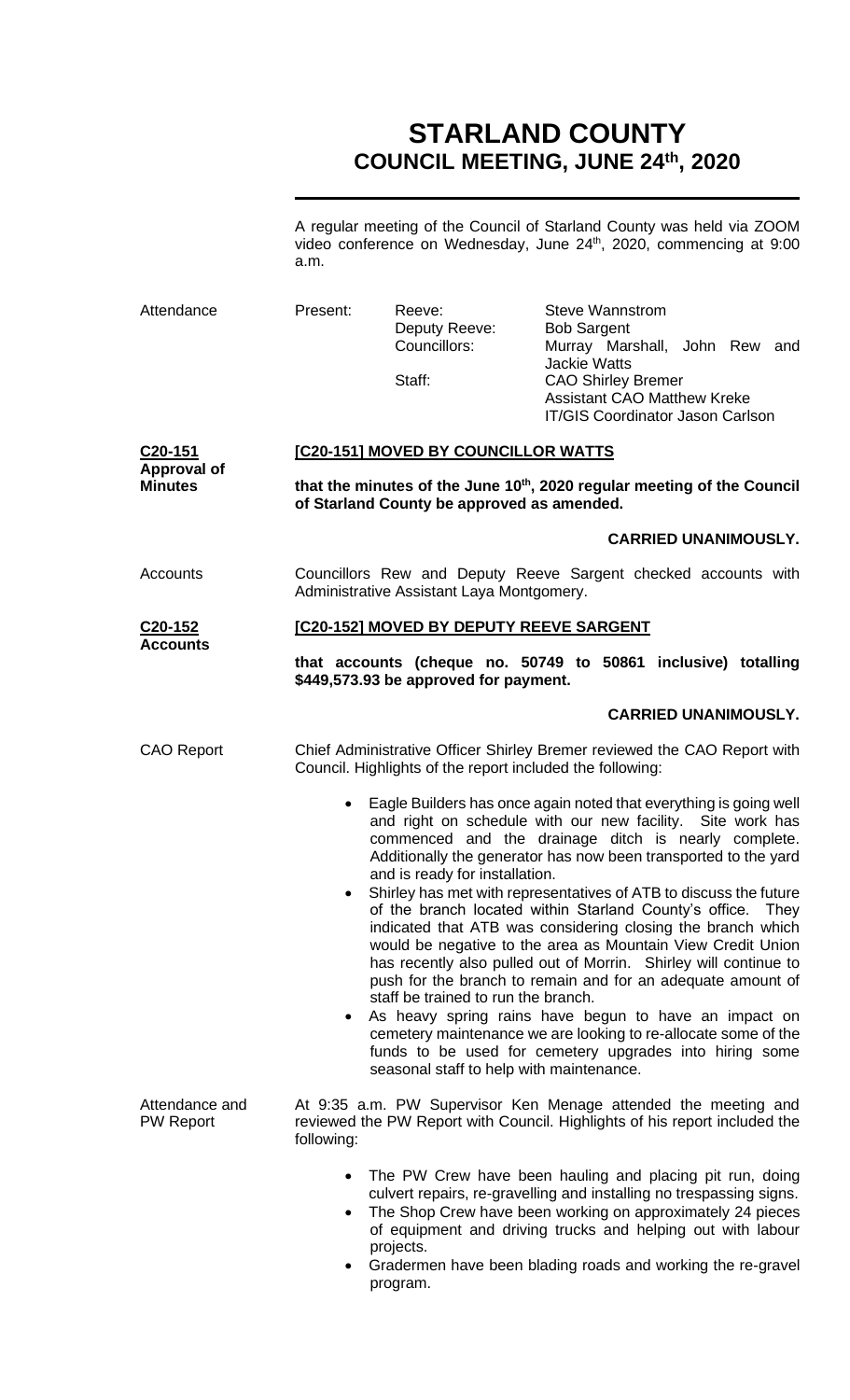- Ken has been working on the gravel pit application, planning the road move, doing bridge inspections and attending meetings.
	- Ken has received two options for the repair of Bridge File 8323. The first option of replacement is being recommended with an estimated price of \$180,000.00.

**C20-153 Bridge Repair [C20-153] MOVED BY COUNCILLOR REW that Starland County move to replace the bridge girders on Bridge File 8323 and that tenders be solicited for the work. CARRIED UNANIMOUSLY.** Morton Pit Archaeological Assessment At 9:50 a.m. Meghan Porter of Stantec Consulting attended the meeting and gave a presentation on the archaeological study performed on the Morton Gravel Pit as per the terms of the gravel pit application. The study found instances of artifacts which may require additional study and excavation. The option exists to reduce the gravel pit footprint in order to avoid the noted areas but this would require them to broaden the study area for an additional \$24,294.36. Departure **At 10:15 a.m. Meghan departed from the meeting. C20-154 Expanded Archaeological Study [C20-154] MOVED BY DEPUTY REEVE SARGENT that Starland County contract with Stantec Consulting of Red Deer, Alberta to perform additional archaeological survey work on the Morton North Gravel Pit for \$24,294.36. MOTION CARRIED.** Damage Claim CAO Bremer provided an update on a damage claim submitted by Sharpe Farms of Starland County for combine damage that the claimant believes was sustained due to placement of rocks in the claimants field as a result of road construction operations on Range Road 21-1 by Starland County. The claim is for \$8,633.21. Currently the claim has been sent to RMA Insurance and administration is waiting for their determination. Departure At 10:30 a.m. Ken departed from the meeting. EOEP Course Councillors were notified that because of strong demand the Elected Officials Education Program Course, Council's Role in Public Engagement, they were unable to be registered. New dates have been issued in case councillors would like to register for a later date. Morrin School A thank you letter was received from the Friends of Morrin School Council for the donation from Starland County. Starland now has naming rights to the library and the donation will be advertised. New Office/Shop **Construction** We received 3 quotes for window coverings with the lowest tender being from Made in the Shade of Drumheller for \$13,809.20. This bid has been accepted and work will start once Eagle Builders allows. We have also received a quote for the new council table from Ponoka Cabinet Makers for \$20,674.50 which is in line with earlier estimates. Peace Officer Review Notice was received from Alberta Justice and Solicitor General that following the completion of an audit of Starland County's Peace Officer Program earlier this year it has been determined that Starland County's program is in full compliance with all legislation and regulations. FGTF Allocation Motice was received from Alberta Municipal Affairs that Starland County will receive \$118,179.00 for this year Federal Gas Tax Fund allocation. RMA Updates The Rural Municipalities of Alberta has provided updates on the new police

costing model being implemented this year. As part of the new funding the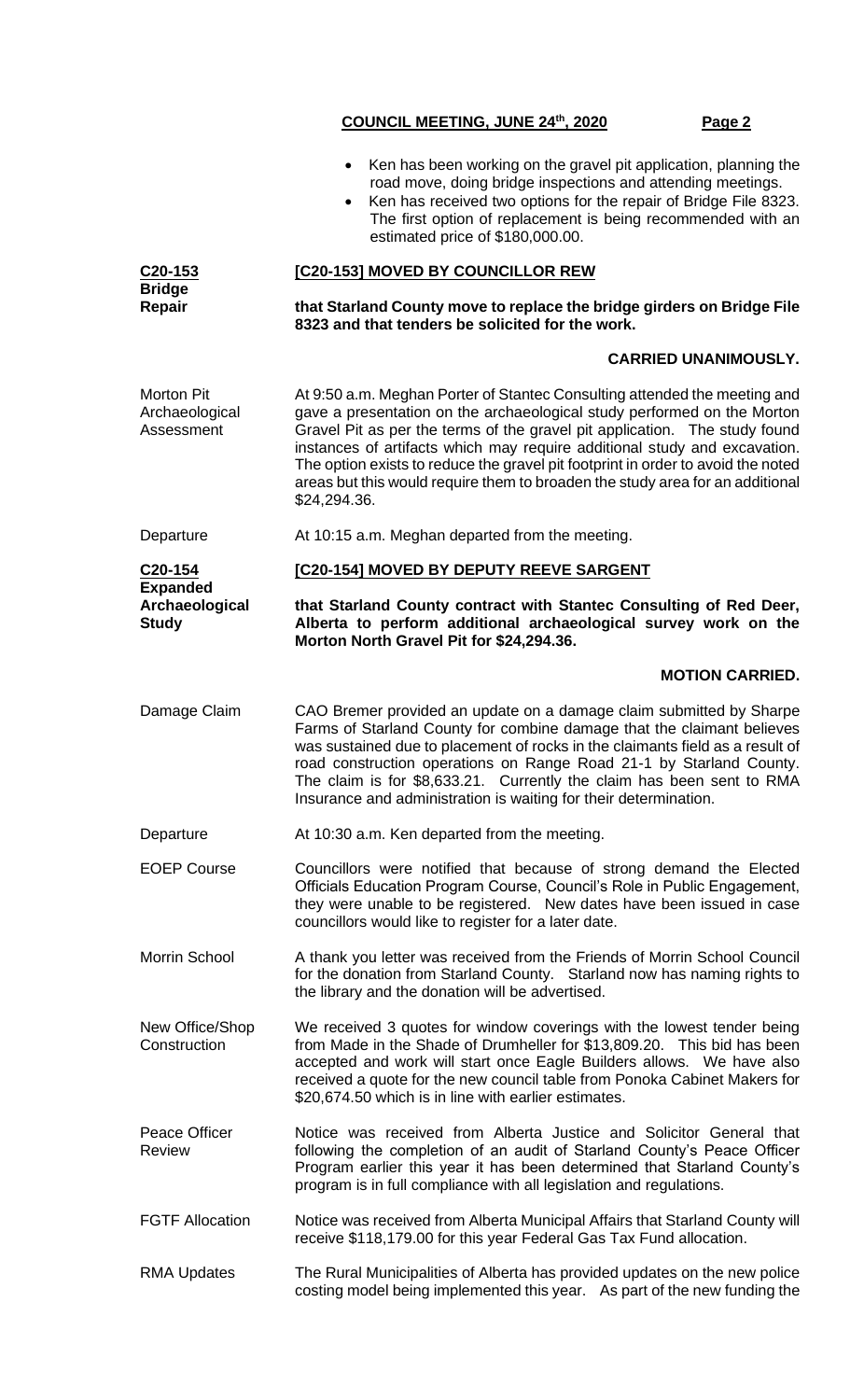|                                                | RCMP has hired new administrative staff some of which will be posted in<br>rural detachments. Additionally the government has announced that all<br>Enhanced Rural Policing positions will remain however they will now be<br>funded by the province.                                                                                                                                                                                                                                                                                                                                                                                                                                                                                                             |  |  |  |
|------------------------------------------------|-------------------------------------------------------------------------------------------------------------------------------------------------------------------------------------------------------------------------------------------------------------------------------------------------------------------------------------------------------------------------------------------------------------------------------------------------------------------------------------------------------------------------------------------------------------------------------------------------------------------------------------------------------------------------------------------------------------------------------------------------------------------|--|--|--|
| Attendance and<br><b>MS Report</b>             | At 11:00 a.m. Municipal Services Manager Glen Riep attended the meeting<br>and reviewed his MS report with Council. Highlights of the report included:                                                                                                                                                                                                                                                                                                                                                                                                                                                                                                                                                                                                            |  |  |  |
|                                                | • The new water service to Carol Kashuba's property was directionally<br>drilled into the site and the connection of the service to the water<br>main will be completed following the arrival of some ordered shoring<br>equipment.<br>The recreation crew has been busy getting the campgrounds up and<br>running. With the Covid-19 restrictions in place new controls have<br>been installed including new signage around playgrounds and<br>washrooms. The washrooms at Michichi Dam will remain closed<br>until the new restrictions are amended.<br>Dillon Consulting has been in contact with Glen regarding the<br>Michichi Solar Project. The project is still going ahead however due<br>to the Covid-19 situation the project timing has been delayed. |  |  |  |
| Departure                                      | At 12:00 p.m. Glen departed from the meeting.                                                                                                                                                                                                                                                                                                                                                                                                                                                                                                                                                                                                                                                                                                                     |  |  |  |
| <b>Bylaw 1156</b>                              | A draft of Bylaw 1156, a bylaw which adopts an Intermunicipal Collaboration<br>Framework between Starland County and the Town of Drumheller was<br>presented to Counicl. The document provides a list of separately and<br>jointly provided services and sets up a process for future discussions on<br>joint service provision and funding.                                                                                                                                                                                                                                                                                                                                                                                                                      |  |  |  |
| C <sub>20</sub> -155                           | <b>[C20-155] MOVED BY COUNCILLOR WATTS</b>                                                                                                                                                                                                                                                                                                                                                                                                                                                                                                                                                                                                                                                                                                                        |  |  |  |
| <b>Bylaw 1156 -</b>                            | that Bylaw No. 1156, to adopt an Intermunicipal Collaboration<br>Framework between Starland County and the Town of Drumheller, be<br>established.                                                                                                                                                                                                                                                                                                                                                                                                                                                                                                                                                                                                                 |  |  |  |
| <b>Motion to</b><br><b>Establish</b>           |                                                                                                                                                                                                                                                                                                                                                                                                                                                                                                                                                                                                                                                                                                                                                                   |  |  |  |
|                                                | <b>CARRIED UNANIMOUSLY.</b>                                                                                                                                                                                                                                                                                                                                                                                                                                                                                                                                                                                                                                                                                                                                       |  |  |  |
| C20-156                                        | [C20-156] MOVED BY COUNCILLOR MARSHALL                                                                                                                                                                                                                                                                                                                                                                                                                                                                                                                                                                                                                                                                                                                            |  |  |  |
| <b>Bylaw 1156 -</b><br>1 <sup>st</sup> Reading | that Bylaw No. 1156 be given First Reading.                                                                                                                                                                                                                                                                                                                                                                                                                                                                                                                                                                                                                                                                                                                       |  |  |  |
|                                                | <b>CARRIED UNANIMOUSLY.</b>                                                                                                                                                                                                                                                                                                                                                                                                                                                                                                                                                                                                                                                                                                                                       |  |  |  |
| C <sub>20</sub> -157                           | [C20-157] MOVED BY DEPUTY REEVE SARGENT                                                                                                                                                                                                                                                                                                                                                                                                                                                                                                                                                                                                                                                                                                                           |  |  |  |
| <b>Bylaw 1156 -</b><br>2 <sup>st</sup> Reading | that Bylaw No. 1156 be given Second Reading.                                                                                                                                                                                                                                                                                                                                                                                                                                                                                                                                                                                                                                                                                                                      |  |  |  |
|                                                | <b>CARRIED UNANIMOUSLY.</b>                                                                                                                                                                                                                                                                                                                                                                                                                                                                                                                                                                                                                                                                                                                                       |  |  |  |
| C20-158                                        | [C20-158] MOVED BY COUNCILLOR REW                                                                                                                                                                                                                                                                                                                                                                                                                                                                                                                                                                                                                                                                                                                                 |  |  |  |
| <b>Bylaw 1156 -</b><br>Motion to Have 3rd      | that Bylaw No. 1156 be presented for Third Reading at this meeting.                                                                                                                                                                                                                                                                                                                                                                                                                                                                                                                                                                                                                                                                                               |  |  |  |
| <b>Reading</b>                                 | <b>CARRIED UNANIMOUSLY.</b>                                                                                                                                                                                                                                                                                                                                                                                                                                                                                                                                                                                                                                                                                                                                       |  |  |  |
| C20-159                                        | [C20-159] MOVED BY REEVE WANNSTROM                                                                                                                                                                                                                                                                                                                                                                                                                                                                                                                                                                                                                                                                                                                                |  |  |  |
| Bylaw 1156 -<br>3rd Reading                    | that Bylaw No. 1156, to adopt an Intermunicipal Collaboration<br>Framework between Starland County and the Town of Drumheller, be<br>given Third and Final Reading and finally passed.                                                                                                                                                                                                                                                                                                                                                                                                                                                                                                                                                                            |  |  |  |

Long Term CAO Bremer informed Council of the employees and councillors who are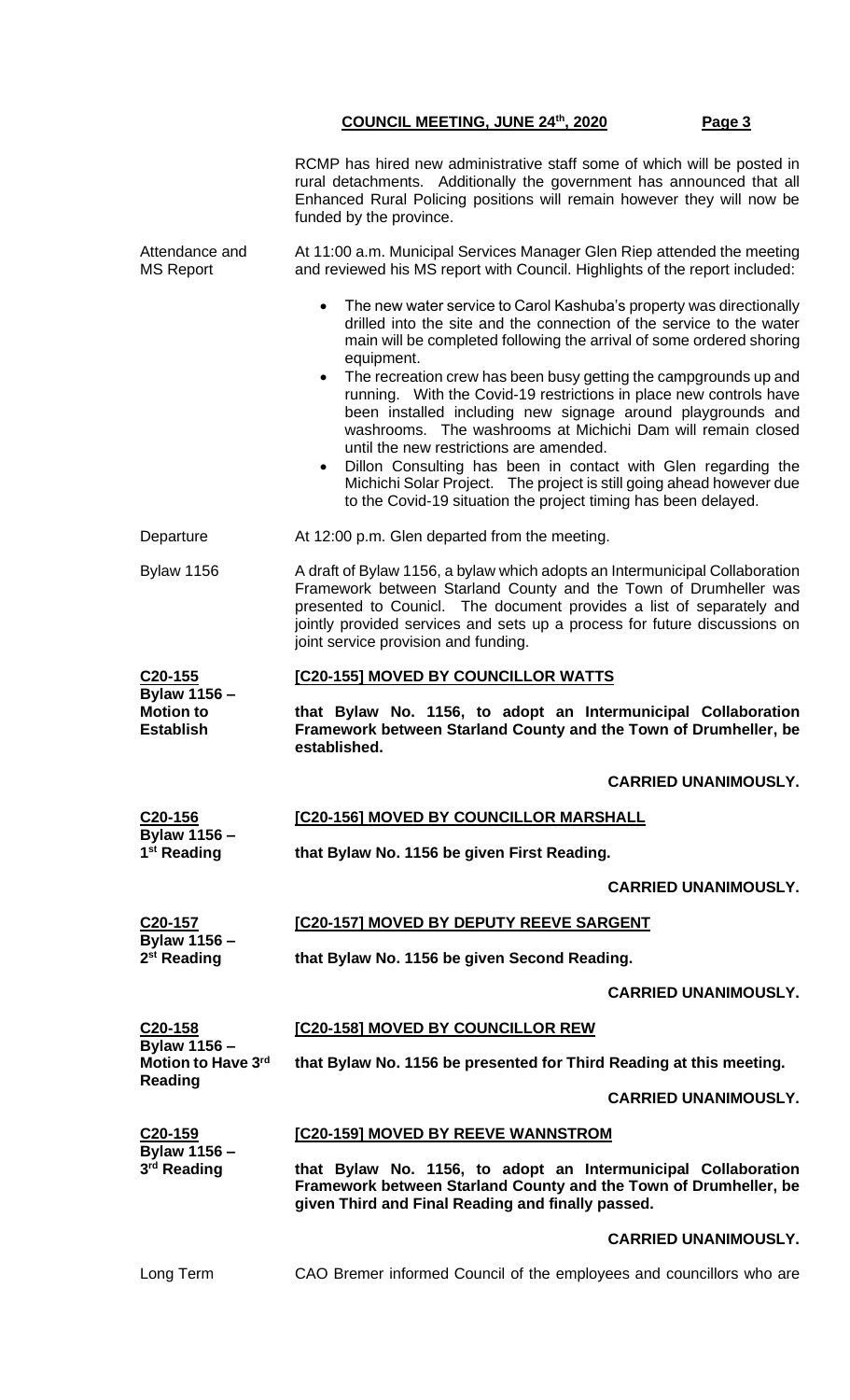| <b>Service Awards</b> | due their long-term service awards this year. As the awards would<br>normally be given out at the summer barbeque and there is no barbeque<br>this year a new time and venue will be needed for the awards. Council<br>indicated that a council meeting at the new facility might be a good time.                                                                                                                                                                                                                                                                                                                                                                                                                                                                                                                                                                                                                                                                                                                                                                                                                                                                                                                      |                                                                                                                                                                                                                                                                                                                                                                                                                                                                                                                                                                             |                                                                                                                                                                                                                                                                                                                                                                                                                                                                                     |  |  |
|-----------------------|------------------------------------------------------------------------------------------------------------------------------------------------------------------------------------------------------------------------------------------------------------------------------------------------------------------------------------------------------------------------------------------------------------------------------------------------------------------------------------------------------------------------------------------------------------------------------------------------------------------------------------------------------------------------------------------------------------------------------------------------------------------------------------------------------------------------------------------------------------------------------------------------------------------------------------------------------------------------------------------------------------------------------------------------------------------------------------------------------------------------------------------------------------------------------------------------------------------------|-----------------------------------------------------------------------------------------------------------------------------------------------------------------------------------------------------------------------------------------------------------------------------------------------------------------------------------------------------------------------------------------------------------------------------------------------------------------------------------------------------------------------------------------------------------------------------|-------------------------------------------------------------------------------------------------------------------------------------------------------------------------------------------------------------------------------------------------------------------------------------------------------------------------------------------------------------------------------------------------------------------------------------------------------------------------------------|--|--|
| Council<br>Committees | All councillors present reported briefly on the committees to which they are<br>appointed.                                                                                                                                                                                                                                                                                                                                                                                                                                                                                                                                                                                                                                                                                                                                                                                                                                                                                                                                                                                                                                                                                                                             |                                                                                                                                                                                                                                                                                                                                                                                                                                                                                                                                                                             |                                                                                                                                                                                                                                                                                                                                                                                                                                                                                     |  |  |
| Council               | <b>Council Communications:</b>                                                                                                                                                                                                                                                                                                                                                                                                                                                                                                                                                                                                                                                                                                                                                                                                                                                                                                                                                                                                                                                                                                                                                                                         |                                                                                                                                                                                                                                                                                                                                                                                                                                                                                                                                                                             |                                                                                                                                                                                                                                                                                                                                                                                                                                                                                     |  |  |
| Communications        | i)<br>Prairie Land Public School Division re: Board Highlights<br>ii)<br><b>Rural Municipalities of Alberta</b><br>Contact Newsletter (2 Issues)<br>$\bullet$                                                                                                                                                                                                                                                                                                                                                                                                                                                                                                                                                                                                                                                                                                                                                                                                                                                                                                                                                                                                                                                          |                                                                                                                                                                                                                                                                                                                                                                                                                                                                                                                                                                             |                                                                                                                                                                                                                                                                                                                                                                                                                                                                                     |  |  |
| Accounts              | Accounts - see prior motion.                                                                                                                                                                                                                                                                                                                                                                                                                                                                                                                                                                                                                                                                                                                                                                                                                                                                                                                                                                                                                                                                                                                                                                                           |                                                                                                                                                                                                                                                                                                                                                                                                                                                                                                                                                                             |                                                                                                                                                                                                                                                                                                                                                                                                                                                                                     |  |  |
|                       | A.H. GRADER SERVICE LTD.<br>ADAMS INDUSTRIAL SUPPLIES INC.<br>AIR LIQUIDE CANADA INC.<br>ALTAGAS UTILITIES INC.<br><b>AUTO VALUE PARTS - DRUMHELLER</b><br>AWARE 360 LTD.<br><b>BIG COUNTRY GAS CO-OP</b><br><b>BLACK, COLBY</b><br>BURT, EDWIN L.<br>CERVUS AG EQUIPMENT LP<br>DIGITAL CONNECTION INC.<br>DIGITEX CANADA INC.<br><b>DRIVE PRODUCTS</b><br>DRUMHELLER CHRYSLER<br>EAST CENTRAL GAS CO-OP LTD.<br><b>ENDRESS &amp; HAUSER</b><br><b>ENMAX</b><br>FOURLANE FORD SALES LTD.<br><b>GANGSTER ENTERPRISES</b><br><b>GARRY'S WELDING AND SUPPLIES</b><br>INTERSTATE BILLING SERVICE, INC.<br>HI-WAY 9 EXPRESS LTD.<br><b>KREKE, MATTHEW</b><br>LAPP<br><b>LOOMIS EXPRESS</b><br>MARSHALL, GINO<br>MARSHALL, MURRAY<br>MONTGOMERY, LAYA<br>MUNSON FIREFIGHTERS ASSOCIATION CK# 50777<br><b>NETAGO</b><br>NEW WEST FREIGHTLINER INC-RD<br>RECEIVER GENERAL OF CANADA<br>RIEP, GLEN<br><b>RMA FUEL</b><br>STANTEC CONSULTING LTD.<br><b>TAQA NORTH</b><br>TELUS COMMUNICATIONS INC.<br>TELUS MOBILITY INC.<br><b>TOWN OF DRUMHELLER</b><br><b>WANNSTROM, STEVE</b><br><b>WATER PURE &amp; SIMPLE</b><br><b>WATTS, JACKIE</b><br>WESTVIEW CO-OPERATIVE ASSN LTD. CK# 50791<br>WOLF, TRACY<br>1325856 ALBERTA LTD. | CK# 50749<br>CK# 50750<br>CK# 50751<br>CK# 50752<br>CK# 50753<br>CK# 50754<br>CK# 50755<br>CK# 50756<br>CK# 50757<br>CK# 50758<br>CK# 50759<br>CK# 50760<br>CK# 50761<br>CK# 50762<br>CK# 50763<br>CK# 50764<br>CK# 50765<br>CK# 50766<br>CK# 50767<br>CK# 50768<br>CK# 50769<br>CK# 50770<br>CK# 50771<br>CK# 50772<br>CK# 50773<br>CK# 50774<br>CK# 50775<br>CK# 50776<br>CK# 50778<br>CK# 50779<br>CK# 50780<br>CK# 50781<br>CK# 50782<br>CK# 50783<br>CK# 50784<br>CK# 50785<br>CK# 50786<br>CK# 50787<br>CK# 50788<br>CK# 50789<br>CK# 50790<br>CK# 50792<br>CK# 50793 | 9,996.00<br>403.93<br>273.59<br>3,229.32<br>841.36<br>1,795.50<br>155.09<br>100.00<br>150.00<br>408.44<br>463.67<br>7.23<br>626.96<br>176.40<br>411.54<br>4,982.15<br>16,168.77<br>276.41<br>656.25<br>99.22<br>143.46<br>300.68<br>146.95<br>22,148.07<br>117.49<br>157.50<br>257.00<br>57.00<br>278.83<br>640.00<br>49.22<br>48,922.09<br>177.55<br>6,593.20<br>10,166.80<br>21.00<br>296.60<br>1,477.70<br>955.67<br>257.00<br>63.00<br>257.00<br>2,172.66<br>1,305.00<br>225.00 |  |  |

 **Sub-Total: \$ 138,408.30**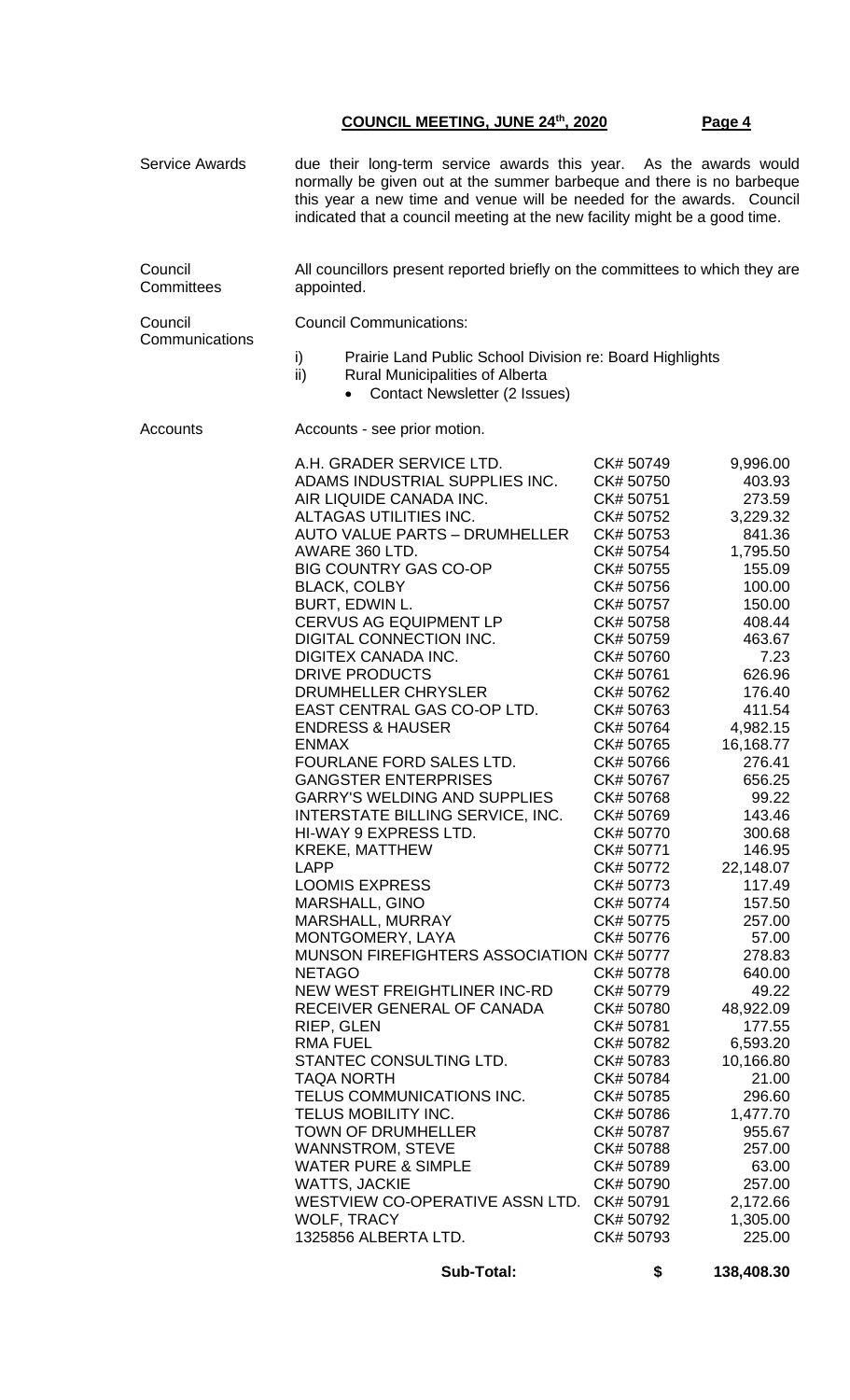| TELUS COMMUNICATIONS INC.<br><b>WARWICK PRINTING CO. LTD</b> | CK# 50794<br>CK# 50795 | 599.21<br>1,015.69  |
|--------------------------------------------------------------|------------------------|---------------------|
| Sub-Total:                                                   | \$                     | 1,614.90            |
| <b>RMA TRADE</b>                                             | CK# 50796              | 12,634.80           |
| <b>Sub-Total:</b>                                            | \$                     | 12,634.80           |
| A.H. GRADER SERVICE LTD.<br>A.P.I. ALARM INC.                | CK# 50797<br>CK# 50798 | 11,980.50<br>220.50 |
| ACKLANDS-GRAINGER INC.                                       | CK# 50799              | 15.98               |
| ADAMS INDUSTRIAL SUPPLIES INC.                               | CK# 50800              | 524.58              |
| AIR LIQUIDE CANADA INC.                                      | CK# 50801              | 389.03              |
| <b>ALBERTA GOVERNMENT SERVICES</b>                           | CK# 50802              | 256.00              |
| ALBERTA ONE-CALL CORPORATION                                 | CK# 50803              | 151.20              |
| <b>ALTA-WEST</b>                                             | CK# 50804              | 2,298.98            |
| ATB FINANCIAL MASTERCARD                                     | CK# 50805              | 4,115.19            |
| ATCO STRUCTURES & LOGISTICS LTD.                             | CK# 50806              | 10,316.25           |
| <b>AUTO VALUE PARTS - DRUMHELLER</b>                         | CK# 50807              | 996.68              |
| <b>BIG COUNTRY GAS CO-OP</b>                                 | CK# 50808              | 395.70              |
| BORDER PAVING LTD.                                           | CK# 50809              | 2,295.25            |
| <b>CERVUS AG EQUIPMENT LP</b>                                | CK# 50810              | 395.72              |
| <b>CHAMPION COMMERCIAL PRODUCTS</b>                          | CK# 50811              | 857.09              |
| CIMA CANADA INC.                                             | CK# 50812              | 623.70              |
| <b>CINTAS CANADA LIMITED</b>                                 | CK# 50813              | 82.95               |
| CRAIGMYLE OILFIELD SERVICES LTD.                             | CK# 50814              | 3,320.10            |
| <b>DIGITEX CANADA INC.</b>                                   | CK# 50815              | 280.52              |
| DRUMHELLER SOLID WASTE                                       | CK# 50816              | 42,912.11           |
| FAZEKAS, JUDITH W                                            | CK# 50817              | 1,140.30            |
| FOUNTAIN TIRE LTD.                                           | CK# 50818              | 4,575.07            |
| GFL ENVIRONMENTAL INC.                                       | CK# 50819              | 252.00              |
| INTERSTATE BILLING SERVICE, INC.<br><b>HECK, BRIAN</b>       | CK# 50820<br>CK# 50821 | 231.87<br>170.00    |
| HENRY KROEGER REGIONAL WATER                                 | CK# 50822              | 14,843.36           |
| HI-WAY 9 EXPRESS LTD.                                        | CK# 50823              | 439.42              |
| HYDRO-VAC'S UNLIMITED SALES                                  | CK# 50824              | 1,092.00            |
| <b>HYDRODIG CANADA INC.</b>                                  | CK# 50825              | 1,207.50            |
| LEVITT-SAFETY                                                | CK# 50826              | 421.36              |
| <b>LAPP</b>                                                  | CK# 50827              | 22,148.07           |
| <b>LOOMIS EXPRESS</b>                                        | CK# 50828              | 225.60              |
| <b>M&amp;A USED CARS</b>                                     | CK# 50829              | 13,656.56           |
| MARSHALL, MURRAY                                             | CK# 50830              | 450.80              |
| <b>MONSTER CONTROLS</b>                                      | CK# 50831              | 378.00              |
| <b>MORRIN FOODS</b>                                          | CK# 50832              | 155.97              |
| OLD MACDONALD KENNELS                                        | CK# 50833              | 620.55              |
| PETERSON AUTO BODY LTD.                                      | CK# 50834              | 3,296.88            |
| PUMPS & PRESSURE INC.                                        | CK# 50835              | 12,700.92           |
| <b>QUEST FABRICATION</b>                                     | CK# 50836              | 129.49              |
| RECEIVER GENERAL OF CANADA<br>RMA FUEL                       | CK# 50837<br>CK# 50838 | 47,174.49           |
| <b>RMA INSURANCE</b>                                         | CK# 50839              | 30,976.19<br>39.14  |
| ROADATA SERVICES LTD.                                        | CK# 50840              | 15.76               |
| <b>SHARPE, KERRY</b>                                         | CK# 50841              | 147.20              |
| STETTLER TELEPHONE ANSWERING                                 | CK# 50842              | 367.50              |
| SUN LIFE ASSURANCE COMPANY                                   | CK# 50843              | 15,618.05           |
| SUN LIFE ASSURANCE COMPANY                                   | CK# 50844              | 155.93              |
| TELUS COMMUNICATIONS INC.                                    | CK# 50845              | 940.69              |
| THE DRUMHELLER MAIL                                          | CK# 50846              | 5,309.49            |
| <b>TOWN OF DRUMHELLER</b>                                    | CK# 50847              | 2,882.64            |
| TRINUS TECHNOLOGIES INC.                                     | CK# 50848              | 1,391.04            |
| <b>UNIFIED ALLOYS</b>                                        | CK# 50849              | 924.00              |
| <b>VALLEN CANADA INC.</b>                                    | CK# 50850              | 331.88              |
| <b>VILLAGE OF DELIA</b>                                      | CK# 50851              | 299.00              |
| <b>VILLAGE OF MORRIN</b>                                     | CK# 50852              | 250.10              |